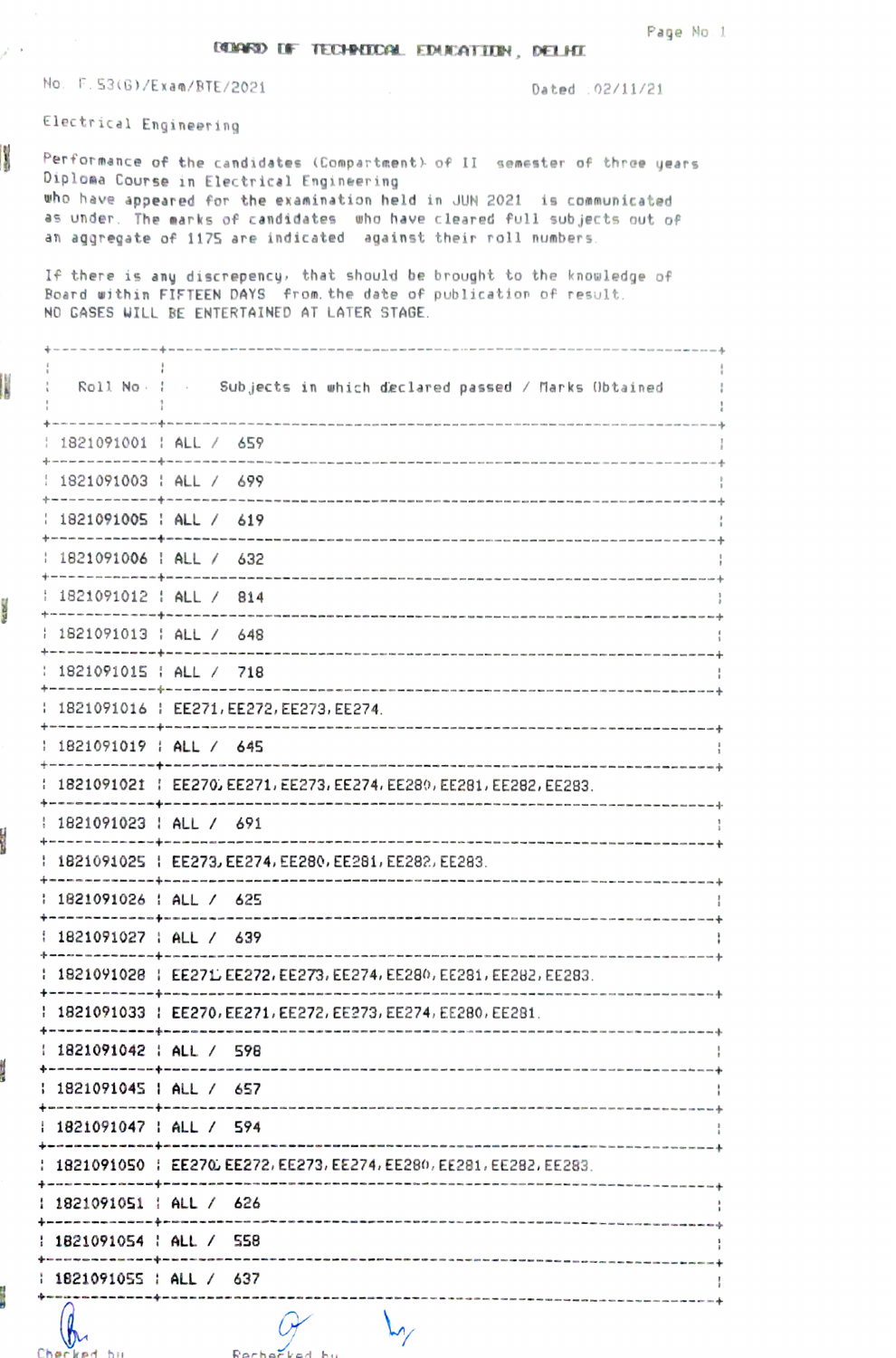Page no 2

|                        | .Roll No : : Subjects in which declared passed / Marks Obtained      |
|------------------------|----------------------------------------------------------------------|
|                        | 1821091056   EE271, EE272, EE273, EE274, EE280, EE281, EE282, EE283. |
|                        | 1821091058   ALL / 658                                               |
| .<br>.<br>.<br>.       | 1821091059   ALL / 658                                               |
|                        | 1821091060   ALL / 704                                               |
|                        | 1821091061   ALL / 696                                               |
| 1821091062   FAILED    |                                                                      |
|                        | 1821091064   ALL / 629                                               |
|                        | 1821091067   EE272, EE274, EE281, EE282.                             |
|                        | 1821091101   ALL / 548                                               |
| ---------------------- | 1821091109   ALL / 600                                               |
|                        | 1821091110   ALL / 685                                               |
|                        | 1821091115   ALL / 644                                               |
|                        | 1821091124   EE270, EE271, EE272, EE273, EE274.                      |
|                        | 1821091125   ALL / 616<br>-------------------------------            |
|                        | 1821091126   ALL / 579                                               |
| 1821091130   FAILED    |                                                                      |
| 1821091131   FAILED    |                                                                      |
|                        |                                                                      |
|                        | 1821091136   EE271, EE272, EE273, EE274, EE280, EE281, EE282, EE283. |
|                        | 1821091137   ALL / 650                                               |
|                        | 1821091139   EE274, EE280, EE282, EE283.                             |
|                        | 1821091140   ALL / 605                                               |
|                        | ; 1821091143 ; ALL / 745                                             |
|                        |                                                                      |
|                        | 1821091149   ALL / 651                                               |
|                        | 1821091157 : ALL / 672                                               |
|                        | 1821091158   ALL / 613                                               |
|                        | 1821091162   EE270, EE271, EE272, EE273, EE274, EE281, EE282, EE283. |
|                        |                                                                      |

 $\sim$ 

I

Į

**CORE** 

 $\frac{1}{2}$